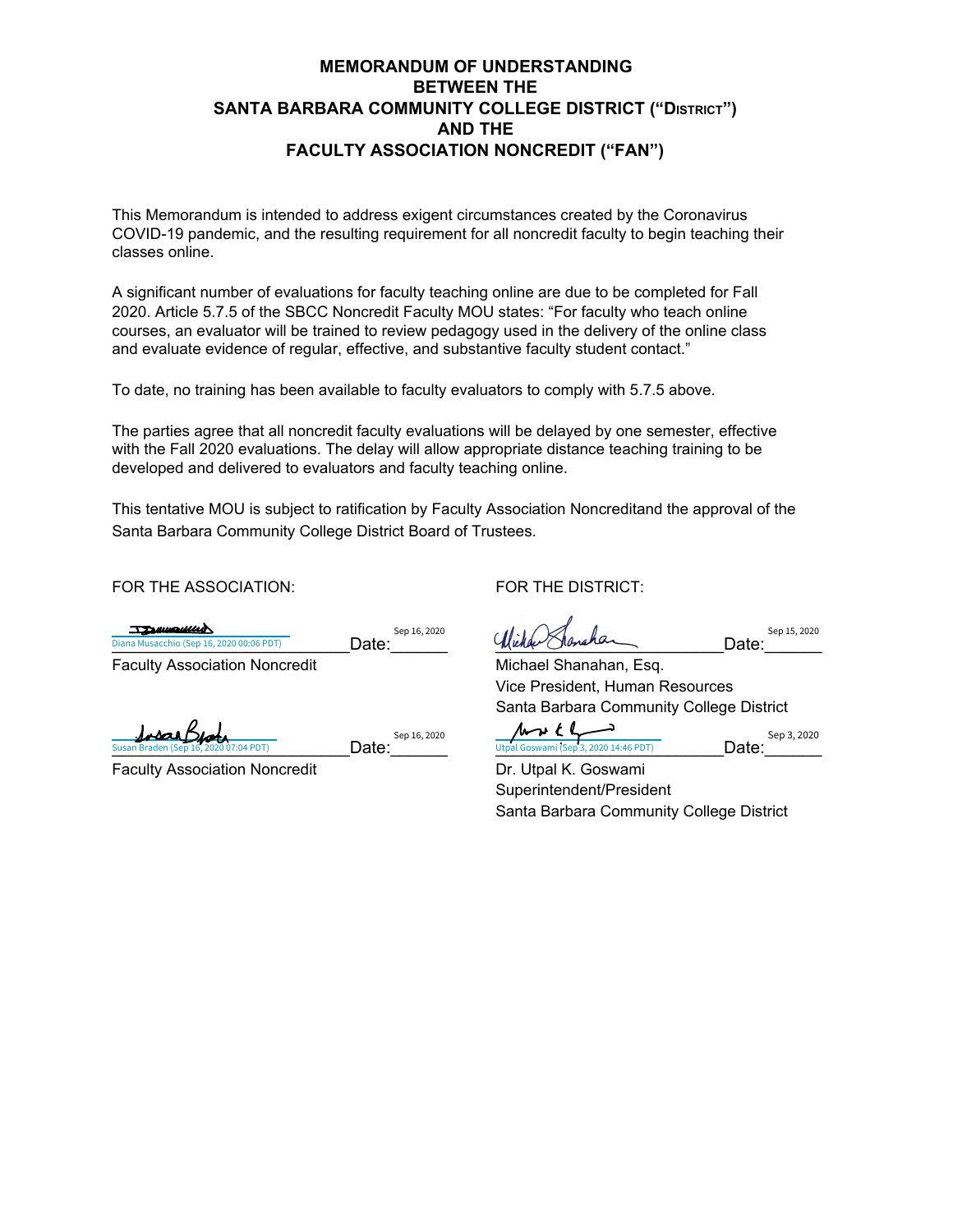## MOU re Evaluation Delay Noncredit

Final Audit Report 2020-09-16

| Created:        | 2020-09-03                                   |
|-----------------|----------------------------------------------|
| By:             | Rachel Walsh (rewalsh1@pipeline.sbcc.edu)    |
| Status:         | Signed                                       |
| Transaction ID: | CBJCHBCAABAApaHrVB2APITysDVx3kc5PUFScZi_7JGr |

## "MOU re Evaluation Delay Noncredit" History

- **D** Document created by Rachel Walsh (rewalsh1@pipeline.sbcc.edu) 2020-09-03 - 6:17:09 PM GMT- IP address: 73.158.3.59 Document emailed to Utpal Goswami (ugoswami@pipeline.sbcc.edu) for signature 2020-09-03 - 6:19:56 PM GMT Email viewed by Utpal Goswami (ugoswami@pipeline.sbcc.edu) 2020-09-03 - 9:46:26 PM GMT- IP address: 66.249.84.223  $\mathscr{O}_\bullet$  Document e-signed by Utpal Goswami (ugoswami@pipeline.sbcc.edu) Signature Date: 2020-09-03 - 9:46:46 PM GMT - Time Source: server- IP address: 209.129.49.177
- Document emailed to Michael Shanahan (mshanahan@pipeline.sbcc.edu) for signature 2020-09-03 - 9:46:47 PM GMT
- **Email viewed by Michael Shanahan (mshanahan@pipeline.sbcc.edu)** 2020-09-16 - 3:15:32 AM GMT- IP address: 66.249.80.135
- $\mathcal{O}_0$  Document e-signed by Michael Shanahan (mshanahan@pipeline.sbcc.edu) Signature Date: 2020-09-16 - 3:15:38 AM GMT - Time Source: server- IP address: 76.90.35.65
- Document emailed to Diana Musacchio (demusacchio@pipeline.sbcc.edu) for signature 2020-09-16 - 3:15:40 AM GMT
- Email viewed by Diana Musacchio (demusacchio@pipeline.sbcc.edu) 2020-09-16 - 7:04:58 AM GMT- IP address: 66.249.80.139
- $\mathscr{O}_\bullet$  Document e-signed by Diana Musacchio (demusacchio@pipeline.sbcc.edu) Signature Date: 2020-09-16 - 7:06:14 AM GMT - Time Source: server- IP address: 68.6.95.209
- Document emailed to Susan Braden (spbraden@pipeline.sbcc.edu) for signature 2020-09-16 - 7:06:15 AM GMT

## **Adobe Sign**